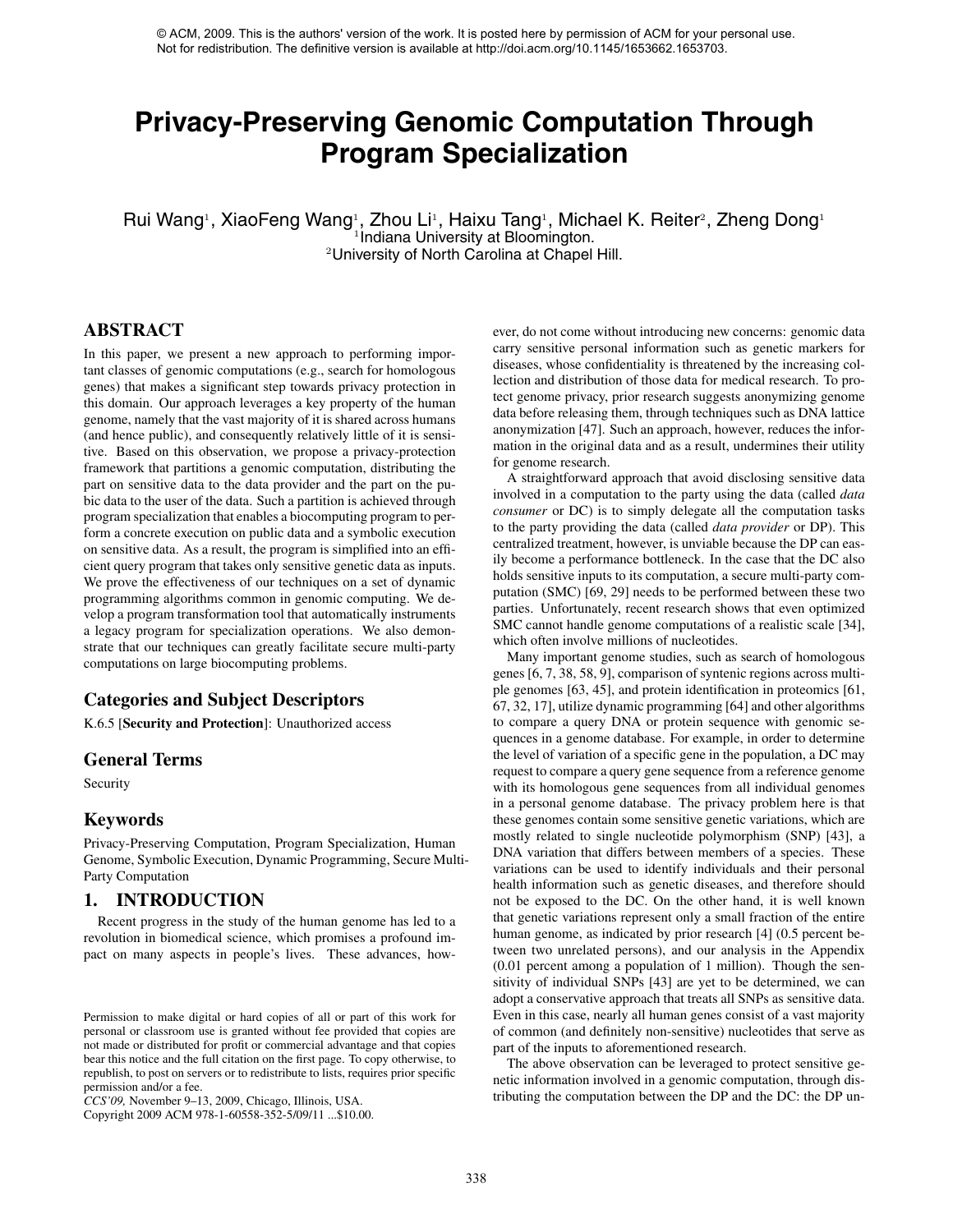dertakes a small portion of the computation related to sensitive data while the DC works on the rest of a genome sequence involving only nonsensitive nucleotides. As a result, the computation can be accomplished without revealing sensitive nucleotides to the DC. Partitioning a computation for privacy protection has been studied in prior research [18, 16]. For example, Swift [18] uses information-flow analysis to separate an application into the parts that work on the data with different security levels. However, such an approach can be less applicable to genome algorithms that intertwine the operations on both public and sensitive data. A prominent example is a category of dynamic programming algorithms (DPA) common in the aforementioned research: once a DPA encounters a sensitive nucleotide, all the follow-up computation will all be related to it. As a result, an information-flow analysis will tell us to put the whole computation on the DP side.

In this paper, we propose a new technique that applies *program specialization* [35] to partition a genomic computation according to the sensitivity levels of the genome data it works on. Our approach allows the DC to compute over the genome sequences sanitized by the DP, on which sensitive nucleotides are replaced with symbols. This is achieved through a *mixed execution*: a concrete execution on public data and a symbolic execution [42] on those symbols. As a result, a biocomputing program can be specialized into a "query" program for the DP, which takes nothing but sensitive nucleotides as its inputs. Given that sensitive nucleotides only take a very small portion of the data a program processes, its specialized query program is typically much more efficient, and can be easily computed by the DP. An efficient query not only saves the DP's resources but also significantly reduces the cost for performing an SMC protocol, should the DC also have sensitive inputs involved in the computation. To control information leaks from the outcome of a computation, we treat the program as a database query, and use a query auditor (Section 2.4) to mediate its answers. To efficiently retrofit legacy biocomputing code with the capability to perform such distributed computations, we also designed a source-to-source transformation tool that automatically analyzes a legacy program and instruments it for mixed executions.



#### **Figure 1: Framework.**

We outline the contributions of this paper as follows: •*A privacy protection framework.* We propose a distributed framework for privacy-preserving genomic computing, as illustrated in Figure 1. Our framework distributes a computation task between the DP and the DC, and lets the DP handle a small portion of the task related to its sensitive data. This avoids expensive SMC when the DC does not have sensitive inputs, and significantly reduces the overheads for running such a protocol when it does.

•*Computation partitioning for privacy protection.* We propose novel techniques that use public data to specialize a genomic computing program into a much more efficient query program for processing sensitive data on the DP. We theoretically analyze the effectiveness of these techniques over a category of DPAs that are extensively used in bioinformatics.

•*Source-to-source transformation tool.* We design a new tool that automatically analyzes a legacy genomic program and instrument it with the code to perform specialization.

•*Implementation and evaluations.* Our evaluations show that our techniques enable many important genome algorithms [64, 56, 54, 6] to work on a large amount of data at small overheads. We implemented a prototype of our tool and successfully applied it to transform three biocomputing libraries. We also studied use of SMC protocols over query programs, and observed a significant improvement in performance compared with a direct application of them to unspecialized algorithms.

Our technique is based upon partition of a computation task according to the sensitivity of its nucleotide inputs. We are fully aware that identifying sensitive SNPs is still an ongoing research [33]. However, prior research does indicate that such SNPs take only a very small portion of human genome [27], and many important genome studies [6, 7, 38, 58, 9, 63, 45, 61, 67, 32, 17] work on contiguous genome sequences that involve only small amount of SNPs. The classification of sensitive/nonsensitive nucleotides only serves as an input to our approach.

The rest of the paper is organized as follows. Section 2 and 3 describes our query generation techniques and transformation tool. Section 4 reports on an evaluation of our approach. Section 5 discusses the limitations of our current design. Section 6 presents the related prior research, and Section 7 concludes the paper.

## **2. COMPUTATION PARTITIONING**

In this section, we present the techniques that partition a genomic computation task according to the sensitivity levels of genome data. Our approach is based upon program specialization (a.k.a., partial evaluation), a technique that uses partial inputs of a program to produce a new program that only accepts the rest of the inputs [35]. In our research, we developed the specialization techniques for genome computing, which reduces an algorithm to a query program using a sanitized DNA record. As a first step, our current focus is on a set of dynamic programming algorithms [64, 56, 54, 6] that are common in genome computing.

#### **2.1 Overview**

The general idea of our techniques can be illustrated through a simple example in Figure 2. The example computes the *edit distance* between genome sequences  $\alpha$  and  $\beta$ , i.e., the minimal number of edit operations, including delete, insert and replace, to convert one sequence to the other. This is done through dynamic programming over a two-dimension matrix  $D(0 \cdots n, 0 \cdots m)$ ,

where n and m are the lengths of  $\alpha$  and  $\beta$  respectively. Specifically, the algorithm first initializes the matrix by setting  $D(i, 0)$  to i for  $0 \le i \le n$ , and  $D(0, j)$  to j for  $0 \le j \le m$ . Then, it recursively fills the matrix as follows:

$$
D(i,j) = \min(D(i-1,j) + 1, D(i, j-1) + 1, D(i-1, j-1) + s(i, j))
$$
 (1)

where  $s(i, j)$  is a score function that has a value 1 if  $\alpha[i]$ , the i nucleotide on  $\alpha$ , is different from  $\beta[i]$ , the *j*th nucleotide on  $\beta$ , and a value 0 otherwise. The minimal edit cost between these sequences is recorded in  $D(n, m)$  and the edit process that incurs that cost is described by a path from the entry  $(0, 0)$  to  $(n, m)$ .

Figure 2 presents an example with  $\alpha$ =ATC and  $\beta$ =ACC. The edit distance here is  $D(3,3) = 1$ , and the optimal edit path is  $(0, 0) \rightarrow (1, 1) \rightarrow (2, 2) \rightarrow (3, 3)$ , as each cell on the chain provides the smallest edit cost to the next one according to Equation 1. This algorithm is implemented by a program P1 that iteratively computes the values of the cells in the matrix.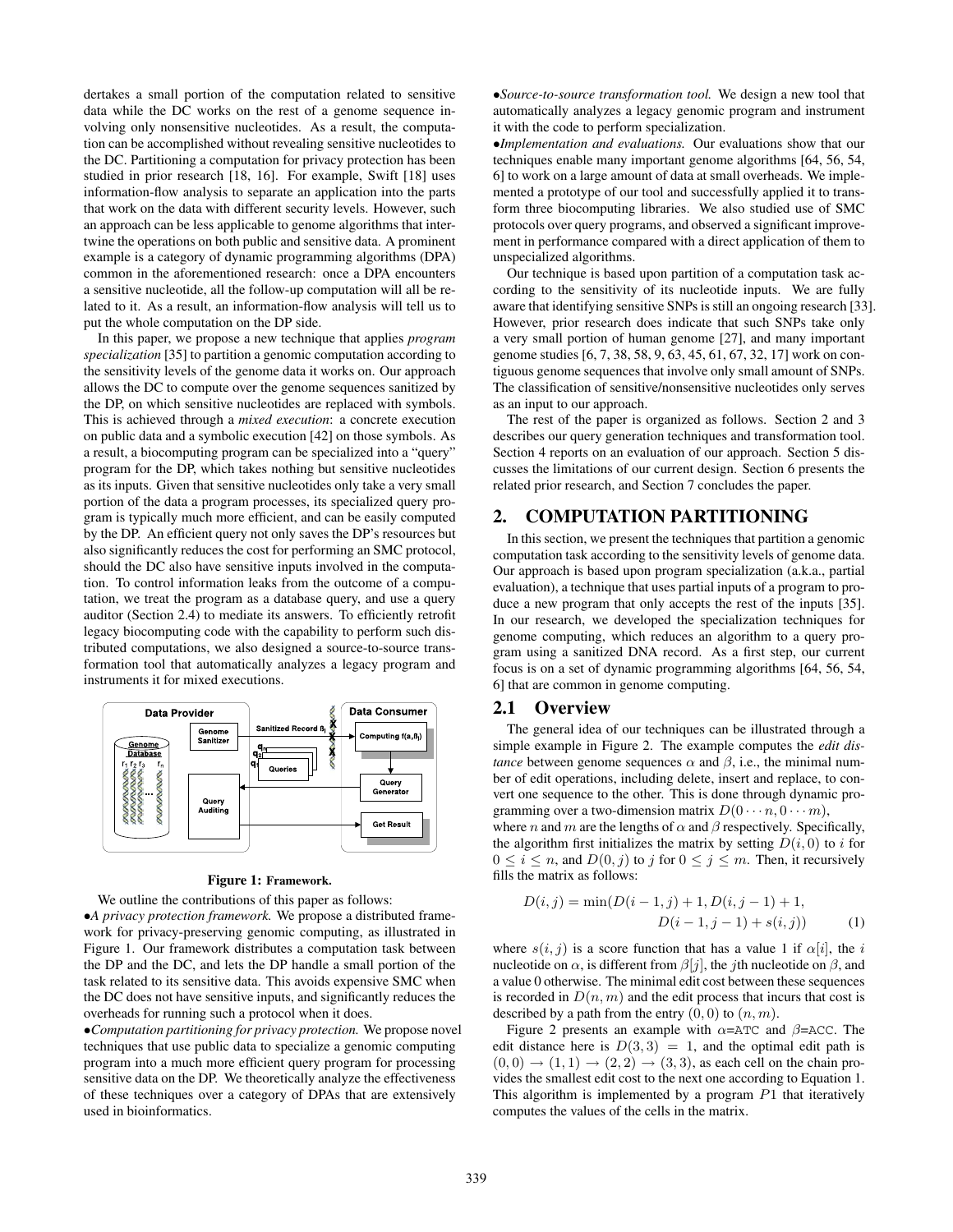

**Figure 2: A simple example.**

Suppose that  $\beta$ [2] is a sensitive nucleotide that is replaced by a symbol. This prevents  $P1$  from accomplishing the computation, because it cannot get the values for the third and fourth columns in the matrix. To solve this problem, we transfer the program to another program, P2, to perform a mixed execution. Specifically, the statements at Line 3, 4, 5 and 6 of P1 are all modified to work on both concrete and symbol inputs: all the operations go as normal if the input to a statement contains only concrete values; otherwise, symbolic execution [42] is performed to generate an expression as its output. Such an expression is further *reduced* through, for example, combining all the constants. The score function  $S1$  of  $P1$ is also converted into S2: if a branch condition contains symbols (Line 15 in S2), S2 exports the branch condition in S1 and both of its branches to a *residual* program, and returns a symbol  $s_{i,j}$ , where  $i$  and  $j$  are the indices of nucleotide inputs. The same transformation happens to the min operation at Line 6 of P1. Its counterpart statement simplifies the expressions the operation involves through unfolding symbols into expressions, combining constants and comparing two expressions using common symbols and value ranges. In the end, the reduced expressions in  $D(3,3)$  is exported to the residue program, which serves as the query for the DP.

Matrix 2 shows the process of computing over  $\beta$  in the presence of an unknown nucleotide. Consider  $D(3, 3)$  as an example. Computing its value using Equation 1 results in an expression that seeks the minimal one among four expressions:  $e_1 = s_{2,2}, e_2 = s_{2,2}+2$ ,  $e_3 = s_{3,2} + 2$  and  $e_4 = s_{2,2} + 2$ . This expression is further reduced as follows. We first find that  $e_1$  is smaller than  $e_2$  and  $e_4$ , as all of them describe a sum between  $s_{2,2}$  and a constant, and  $e_1$ has the smallest constant. Then,  $e_1$  is compared with  $e_3$  using the value range of symbols  $s_{2,2}$  and  $s_{3,2}$ , which is either 0 or 1, though their exact values are unknown. As a result, the query program we generate only contains a very simple expression,  $e_1$ , along with the part of the score function for computing  $s_{2,2}$ . It is evident that the cost for answering such a query on the DP side is far lower than running P1. More interestingly, the DC can even figure out the optimal edit path without consulting the DP: as we can observe from Matrix 2, the value of  $D(3,3)$  can be traced back to  $D(2,2)$ , and again to  $D(1, 1)$  and  $D(0, 0)$  according to Equation 1; this can be done without knowing the content of  $\beta$ [2].

The above specialization techniques are elaborated in Section 2.2. Their effectiveness is theoretically analyzed in Section 2.3. The transformation from  $P1$  to  $P2$  can be achieved automatically using program analysis techniques, which is discussed in Section 3.

## **2.2 Specialization Techniques**

To specialize a program, we need to locate its statements that work on sensitive nucleotides and transform them into the form that specialization operations can be performed. Those "tainted" statements are identified by a taint analysis, which we describe in Section 3. Here we first present our specialization techniques.

**Specialization operations.** Our approach converts every tainted statement into a program snippet that checks the input it receives: if the input does not contain symbols, the original statement is executed; otherwise, a symbolic expression is built through symbolic execution [42] and further simplified by a reduction function before being exported as an output. Denote the specialization operations on a program P by  $specialize(P)$ . Such operations happen to following program elements:

• *Assignment.* An assignment  $a = exp$  is changed to  $a = reduce(exp)$ if the expression  $exp$  involves symbols, where  $reduce()$  is a reduction function.

• *Branching*. A branching statement is in the form "if  $exp$  then  $P$ , else  $P''$ , where  $exp$  is the branch condition, and  $P$  and  $P'$  are the statements to be executed on the two branches. Such a statement is transformed to a set of statements that first checks  $reduce(exp)$ : if the outcome is either true or false, the program proceeds as normal; otherwise, the following statement is exported to a residue program: "if  $reduce(exp)$  then  $specialize(P)$ , else specialize( $P'$ )". Also exported are the state of the program prior to the branching, including the values of the variables to be used in  $P$  and  $P'$ .

To evaluate  $specialize()$  on both P and P' online, we need to set a checkpoint prior to the branching statement and roll back after exploring one branch. This can incur significant performance overhead. An alternative is to symbolically execute both branches offline to acquire their symbolic expressions, and replace the symbols in the expressions with concrete values online. Further complicating the specialization efforts is the fact that a branch can include other tainted branching statements, which makes the cost of evaluation high. A simple solution can be exporting all statements of a branch if it contains other tainted branches.

• *Loop.* A loop is residualized if its exit condition is symbolic and cannot be evaluated after proper reduction. When this happens, we can choose to specialize the body of the loop if it does not involve tainted branches.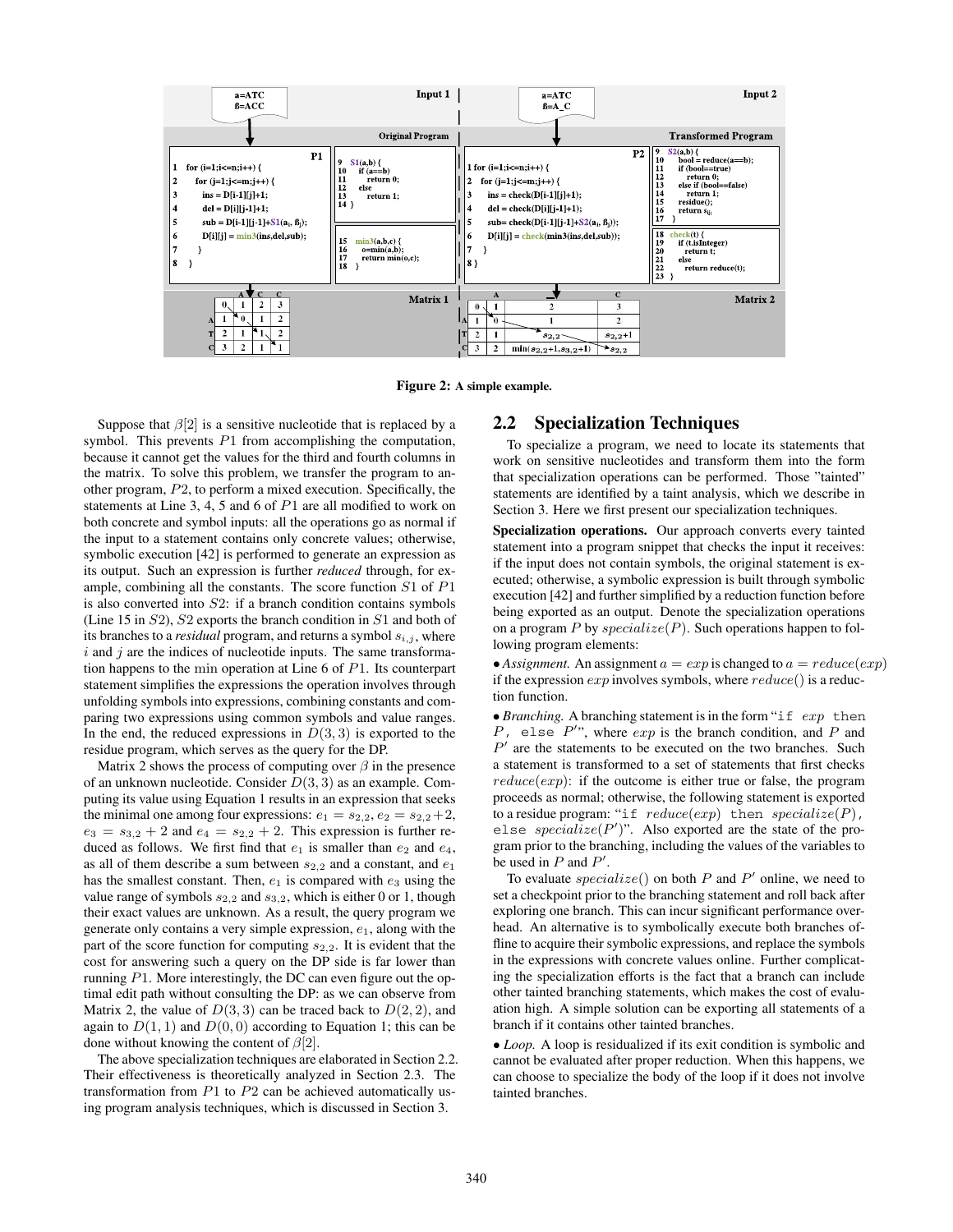• *Function.* When part of input parameters to a function's are symbols, the function needs to be specialized using the techniques described above. When this happens, a symbolic expression can be returned. If a function is repeatedly called with different parameters, we can choose to residualize it without specialization.

• *Tainted address.* Programs may read or write a memory location whose address depends on the values of sensitive nucleotides. For example, the index of an array can be determined by unknown symbols, and a pointer in a C program can be tainted by sensitive inputs. When a tainted address is encountered, we can simply export all the statements that directly or transitively rely on the address to the residue program.

Another treatment of a tainted address is to explore all possible values it can take. A nucleotide can only assume four values: A, T, C and G. Therefore, a read from the address involving one symbol gives four possible outcomes at most, which can be represented by a new symbol. Writing to the address is more complicated, as we need to create four threads, each handling one possible version of data. This can be problematic when multiple symbols are present, which causes the number of the threads to increase exponentially. Further study of this problem is left as our future research.

**Reduction.** Key to specialization is reduction [35] that serves to simplify symbolic expressions. A typical reduction technique is constant folding that combines all the constants in an expression. This is achieved by taking advantage of the properties of a computation, such as commutativity, associativity and distributivity. For example,  $10 + a + 6$  can be reduced to  $a + 16$ . In some cases, an expression can be simplified by unfolding a symbol into the expression it represents. As an example, consider an expression  $a+b+10$ with  $b = a + 6$ . Unfolding b reduces it to  $2a + 16$ .

A Boolean expression can be evaluated even when it contains symbols. For example, we know that a branch condition  $a + 10 \geq$  $a+6$  is true even when the value of a is unknown, as the symbols on both sides of the inequality cancel each other and only the concrete value  $4 \geq 0$  is left. This approach can be applied to the comparison between two linear expressions that contain the same set of symbols and each of them has the same coefficient. More generally, combining multiple occurrences of the same symbols when possible can help simplify an expression.

In our research, we design another reduction technique that evaluates a Boolean expression using the value ranges of the symbols it contains. Specifically, our approach identifies the maximal and minimal values a symbol can take and then propagate this range to a symbolic expression. Whenever a comparison between two expressions happens and the ranges of these expressions do not overlap, its Boolean outcome can be determined. For example, consider expressions  $\exp= a + 9$  and  $\exp' = b + 6$ . Given the ranges of  $a$  and  $b$  are from 0 to 1, we know that exp is between 9 and 10, while  $\exp'$  falls in the range from 6 to 7. As a result, the Boolean expression exp≥exp' is true. This technique is particularly effective on dynamic programming based genome computing, which we discuss in Section 2.3.

**Symbol unfolding.** As described above, unfolding a symbol can help simplify that expression. This, however, does not work always. Consider the following example:  $d = \min(b + c_1, b + c_2)$  $c_2$ ,  $b + c_3$ ) with  $b = \min(a_1, a_2, a_3)$ . If b is unfolded in the expression of  $d$ , we need to compare 9 values to get  $d$ . In contrast, if we first get  $b$  and then compute  $d$ , only 6 comparisons are needed. In our research, we propose a new reduction rule that unfolds a symbol only when an expression does not contain new symbols. In the above example, we can unfold b and  $c_i$  if  $c_{i=1,2,3}$ only contains  $a_1$ ,  $a_2$ ,  $a_3$  or constants: suppose  $c_1 = a_1 + 5$ ,

 $c_2 = a_1 + 6$  and  $c_3 = a_1 + 8$ , such an unfolding gives us  $d =$  $\min(2a_1+5, a_1+a_2+5, a_1+a_3+5)$ , which needs only 3 comparisons to compute. Application of this rule to a dynamic programming algorithm can reduce it to a much simpler residue program that is also dynamic programming, as elaborated in Section 2.3.

#### **2.3 Analysis**

Dynamic programming [14] is an optimization technique widely used in bioinformatics, particularly for solving fundamental genome computing problems such as sequence alignment, structural alignment and RNA secondary structure prediction. These problems typically involve two genome sequences,  $\alpha[1 \cdots n]$  and  $\beta[1 \cdots m]$ , and are modeled over an  $n + 1$  by  $m + 1$  matrix D. The objective is to find an optimal path from  $(0, 0)$  to  $(n, m)$  that maximizes or minimizes the scores accumulated from those incurred by individual moves from  $(i, j)$  to  $(i+1, j)$  or  $(i, j+1)$  or  $(i+1, j+1)$ . Such a modeling can also be generalized to a multidimensional graph for the problem such as *multiple sequence alignment* [26], where the goal is to find an optimal path in the graph. The DPAs for solving these problems are usually in the following form:

$$
D(i,j) = \min(D(i-1,j) + s_1(i,j)),
$$
  
\n
$$
D(i, j-1) + s_2(i,j),
$$
  
\n
$$
D(i-1, j-1) + s_3(i,j), C)
$$
\n(2)

where  $D(i, j)$  is the score for the optimal path from  $(0, 0)$  to  $(i, j)$ ,  $s_1(i, j), s_2(i, j)$  and  $s_3(i, j)$  are the functions that compute a score given  $\alpha[i]$  and  $\beta[j]$ , and C is a constant. This form of optimization describes many important bioinformatics algorithms, including the famous Needleman-Wunsch [56] and the most widely-used BLAST 2 [66]. Note that throughout this paper we focus on an improved version of the DPA first introduced by Gotoh [30], which reduces the complexity of the DPAs like Needleman-Wunsch and Smith-Waterman algorithms from  $O(mn^2)$  to  $O(mn)$ , and thus are commonly used in today's genome research.

Let  $\rho$  be the *ratio* of sensitive nucleotides on  $\beta$ , and  $\beta[x_{t=1} \dots \rho m]$ be these nucleotides. The effectiveness of our specialization techniques on a DPA is described by Theorem 1.



**Figure 3: Proof illustration.**

**THEOREM** 1. *The query*  $q(\beta[x_1], \cdots, \beta[x_{\rho m}])$  generated by *specializing a DPA described in Equation 2 is still a DPA. The computational, spatial and communication complexities for answering the query are at most*  $O(pmn^2)$ *.* 

Figure 3 illustrates the general idea of the proof, whose full content is presented in a longer version of the paper [68], due to space limit. Informally, every unknown nucleotide  $\beta[x_t]$  corresponds to one column  $x_t$  in the  $(n + 1) \times (m + 1)$  matrix D. Consider two neighboring columns  $x_{t-1}$  and  $x_t$ . A path from  $(0, 0)$  to  $(i, x_t)$ , a cell in  $x_t$ , must go through one of the cells  $(0, x_{t-1}), \cdots, (i, x_{t-1})$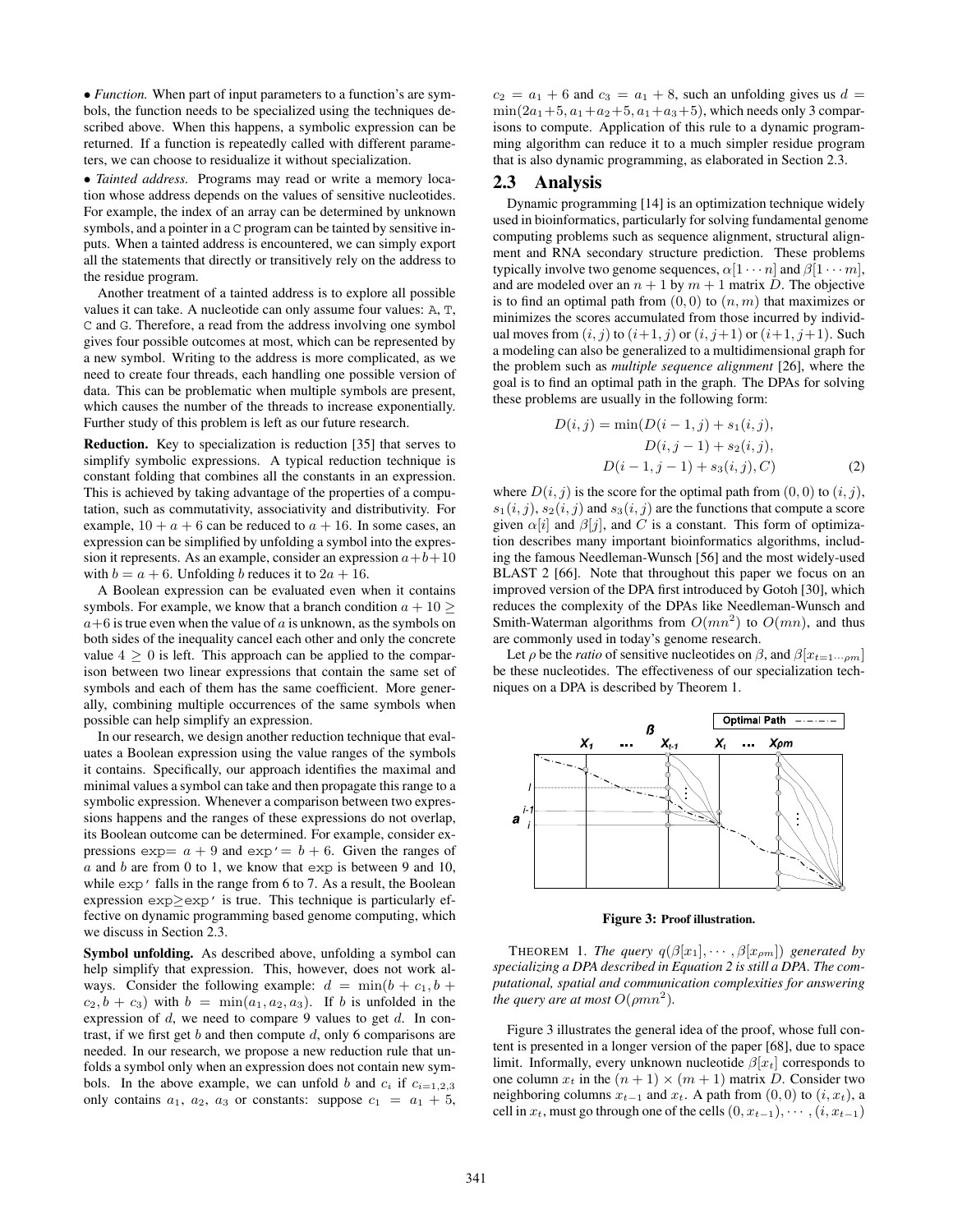in  $x_{t-1}$ . We call a path from  $(0, 0)$  a *connection path* for  $(l, x_{t-1})$  $(0 \leq l \leq i)$  and  $(i, x_t)$  if the path passes both cells and does not pass any other cells in column  $x_{t-1}$  or  $x_t$  between these two cells. The optimal connection path (the one with the minimal score) is composed of the optimal path from  $(0, 0)$  to  $(l, x_{t-1})$ , and the path segment between  $(l, x_{t-1})$  and  $(i, x_t)$  with the lowest score. Its score can be represented as a linear expression with the symbol  $D(l, x_{t-1})$  and the symbol related to  $x_t$ , and simplified using the fact that all nucleotides between the two columns are known. Particularly, an expression that compares the scores of two different connection paths can often be reduced: for example, we know that a path with a score  $D(l, x_{t-1}) + C_1 + s_1(i, x_t)$  is better than the one with  $D(l, x_{t-1}) + C_2 + s_1(i, x_t)$  if the constant  $C_1$  is smaller than  $C_2$ . The optimal path to  $(i, x_t)$  is either one of the  $i+1$  optimal connection paths from  $(0, x_{t-1}), \cdots, (i, x_{t-1})$  or the path passing  $(i - 1, x_t)$ . Seeking the optimal path from  $(0, 0)$  to  $(n, m)$ , we need to first find values for column  $x_{\rho m}$ , which depends on column  $x_{\rho m-1}$  and so on. This forms a DPA (See Equation 3 in [68]). Computing  $D(i, x_t)$  requires comparing the scores of  $i+2$ paths  $(i + 1)$  optimal connection paths and an additional path from  $(i - 1, x_t)$ ). Therefore, the complexity for computing unknown column  $x_t$  is  $O(n^2)$ . Since there are totally  $\rho m$  unknown columns, the complexity for answering the query becomes  $O(\rho mn^2)$ .

**Discussion.** The complexities of an unspecialized DPA is  $O(mn)$ for both computation and space. More often than not, the optimal path with at least  $m$  elements needs to be delivered from the DP to the DC if the whole computation task is delegated to the DP. On the other hand, most genome computing tasks involve a short  $\alpha$ , on the order of  $10^2$ , and a long  $\beta$ , from  $10^6$  (a chromosome) to  $10<sup>9</sup>$  (the whole genome sequence of a human). Therefore, given  $\rho < 10^{-4}$ , the query program generated by our approach can be hundreds of times more efficient than the original program in terms of computation and space. Our approach incurs extra communication overheads: the complexity of the communication from the DC to the DP can be  $O(\rho mn^2)$ . This weakness, however, is compensated by the efficiency of the communication from the DP to the DC, which is only  $O(\rho m)$ . This is because to empower the DC to figure out the whole optimal path, the DP only needs to disclose the intersections between the optimal path and unknown columns  $x_1, \dots, x_{\rho m}$ , and for every intersection  $(i, x_t)$ , the one of the  $i+2$ paths that contributes to the value of the cell.

Actually, the theoretic result turns out to be too pessimistic, because our analysis does not consider the reduction achievable using the value ranges of expressions: due to the scarcity of unknown nucleotides, the differences between the constants in the expressions for two optimal connection paths can easily overwhelm the deviations caused by an unknown symbol; as a result, optimal connection paths from different cells in  $x_{t-1}$  can often be compared and many of them can be removed from the reduced expression of  $D(i, x_t)$ . In our experiment, we observed that a query was at least thousand times more efficient than the original program, in terms of computation, space and communication (Section 4).

**DPA extensions.** DPAs used in genome computing can be extended to improve their performance. Two prominent examples are Divide-and-Conquer, which is optimized for space efficiency, and BLAST, which is designed for high performance. The Divideand-Conquer algorithm (DCA) [54] first runs a DPA to compute the first half of matrix  $D$  column by column until  $j$ , the column in the middle of the matrix, and then compute the second half backwards from column  $n$  to  $j$ . As a result, the intersection between the optimal path and column  $j$  is identified. Denote the intersection by  $(i, j)$ . The same process happens to the matrix between  $(0, 0)$ 

and  $(i, j)$  and the one between  $(i, j)$  and  $(n, m)$  to find other members on the optimal path, which further divides these matrices into smaller ones. As such, the algorithm can determine every member on the path. Since computing a column only needs the information in the prior column, DCA reduces the spatial complexity of a DPA to  $O(m + n)$ , at the cost of doubled computation overheads.

The DCA needs to run a DPA over the whole matrix once, which makes the complexities of the query generated from specialization stay at  $O(\rho mn^2)$ . Apparently, this suggests that the query program loses the edge in space efficiency. Again, such a theoretic result is deceiving: the query built upon real data is actually much more efficient, as observed in our research.

BLAST is a widely-used algorithm for fast searching. It first searches for high scoring subsequence matchings between the sequences  $\alpha$  and  $\beta$  by seeking *words*, a subsequence typically containing 11 nucleotides, with scores above a threshold. Then, the algorithm extends these words using a DPA to find a locally optimal alignment. Our specialization techniques generate queries for extending words, which is much more efficient than running the whole algorithm on the DP. A problem is that the score of a word is usually calculated using exact match. When a word matches a sequence involving sensitive nucleotides, these nucleotides will be exposed, which could cause a computation to fail. Fortunately, the number of sensitive nucleotides in a given  $\beta$  is usually very small, and as a result, the chance that a word in a short  $\alpha$  matches a sequence involving such nucleotides is very low.

#### **2.4 Query Auditing**

Our framework adopted a simple security policy to control information leaks from the outcomes of a computation. The policy specifies a *threshold* for a query, the maximal number of SNPs whose values can be revealed. For each query, the DP first runs a query auditor to evaluate the amount of information that could be leaked out by the answer: if it goes above the threshold, the DP refuses to respond; otherwise, the query is allowed to be answered. The query auditor can be as simple as a constraint solver: given a query and its answer as a constraint, it attempts to determine whether the constraint can only be satisfied when some SNPs take unique values; when this happens, these SNPs are deemed disclosed if the answer is given to the DC. For example, consider a query  $q$  for an edit distance, whose answer is 5; if the auditor finds that to satisfy the constraint " $q = 5$ ", a SNP must be 'A', it concludes that the SNP will be disclosed by the answer. In Section 4, we demonstrate that this simple technique actually worked on realistic computations.

The action of denying a query itself can leak information: at the very least, an attacker knows that the answer to her query can be used to determine at least  $t$  SNPs, where  $t$  is the threshold. However, by setting the threshold well below the number of SNPs involved, we can make it difficult for the attacker to find out exactly which  $t$  SNPs can be determined. In general, however, we do not want to claim that this approach is a perfect solution. Instead, it is just a component of our framework and can be replaced with other existing technologies for query auditing [55, 40] and inference control [40, 55, 50, 51, 31, 24]. Study of these technologies' efficacy under our framework is left as future research.

#### **2.5 Secure Multi-party Computation**

The DC's sequence  $\alpha$  may contain sensitive nucleotides that cannot be revealed to the DP. When this happens, a query needs to be answered without leaking out sensitive inputs from both  $\alpha$  and  $\beta$ , which can be achieved using secure multi-party computation [69, 29]. Direct application of SMC on  $\alpha$  and  $\beta$ , however, can introduce huge performance overheads, making the approach hard to scale [34]. Our solution is to use nonsensitive data on both  $\alpha$  and  $\beta$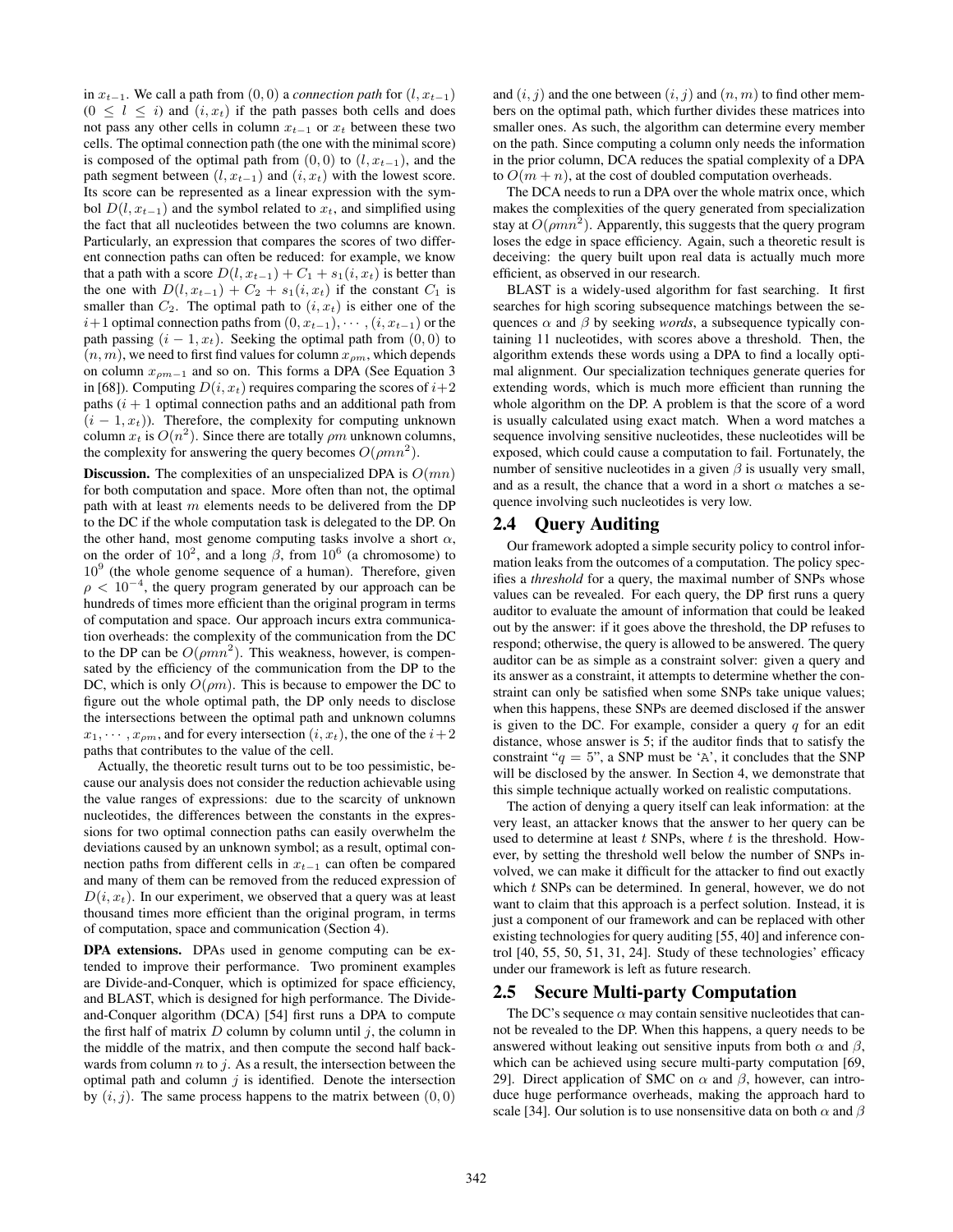to specialize a computation, reducing its complexity. Specifically, let the set of sensitive nucleotides on  $\alpha$  be  $\{\alpha[y_\tau]\}\,$ , and the set for  $\beta$  be  $\{\beta[x_t]\}$ . These nucleotides are all marked as symbols on the sequences. Performing a mixed execution on them, the DC can acquire a query q with  $\{\alpha |y_\tau|\}$  and  $\{\beta |x_t|\}$  as inputs. Such a query is typically much more efficient than the original program, as demonstrated in our experimental studies (Section 4). To seek the answer for q, the DC converts it into a circuit  $Q$  and further encrypts it to create a "garbled circuit"  $Q'$ . Over  $Q'$ , the DC and the DP can run an SMC to compute the answer to the query. Compared with the prior work [34], our approach is much more efficient, as  $Q'$  can be very small, and therefore can handle a computation task with a much larger scale (on the order of tens of thousands of nucleotides).

A problem here is that SMC does not offer protection to the information revealed by the outcome of a computation. A solution can be to let the DP evaluate the unencrypted circuit  $Q$  without access to  $\{\alpha[y_\tau]\}\$  before SMC happens. This is feasible because  $\alpha$ is usually very short, involving only a few hundreds of nucleotides, and as a result, typically no more than 5 of them are SNP [43]. Therefore, the DP can check all  $4<sup>5</sup>$  possible combinations of these nucleotides to ensure that none of them will cause the answer for  $q$ to violate privacy policies, for example, exposing more nucleotides than permitted by a threshold. In the case that the size of  $\{\alpha |y_\tau|\}$ is large, a solution could be randomly sampling some of combinations for policy verification. Note that we can hide the outcome of such a computation from the DP, which eliminates the concern of leaking the DC's data to the DP through the outcomes. The effectiveness of such an approach, however, needs to be further studied in the future research.

## **3. PROGRAM TRANSFORMATION**

This section describes a tool for transforming legacy biocomputing code into a new program to perform mixed executions on sanitized genome sequences. Our current design is for converting Java programs, but the idea behind it can work on the programs in other languages. We also implemented a prototype using Java.

To transform a Java program, our tool takes the following steps. It first runs a transformation tool such as Java2XML [3] to convert the source code into an *abstract syntax tree* (AST) that describes the structure of the program [12]. The AST representation clearly indicates different elements of the program, including variables and statements, and their relations, in particular execution flows, over which a *taint analysis* is performed to find out all the elements tainted by sensitive nucleotides. These elements are further instrumented with specialization code to support mixed executions. Finally, the transformed AST is converted into a new Java program through XSLT stylesheet [12].

#### **3.1 Taint Analysis**

The objective of taint analysis is to identify all statements and variables affected by sensitive nucleotides. The statements in a program that import these data are manually annotated as taint sources. Starting from them, our approach statically analyzes the propagation of tainted data on the AST in accordance with a set of propagation rules. Such a rule is in the form of  $(s,i,o,e)$ , in which s is a statement, i and o represent the input and the output of the statement respectively, and e is a Boolean value that indicates whether execution of the statement will cause taint to be propagated from i to o. For instance, the rule (=, value, variable, true) specifies that an assignment statement ("=") will propagate taint from its input (value) to its output (variable).

Let  $V$  be the set of tainted variables and  $S$  be the set of tainted statements. These sets include only the taint sources at the beginning of an analysis. During the analysis, our analyzer checks every element on the AST according to the execution flow of the program, identify tainted variables and the statements that operate on these variables using propagation rules, and put them to  $V$  and  $S$  respectively. Some statements need special treatment. Specifically, our analyzer forks threads to explore different branches of a branching statement to the point where they converge. For a loop statement, we need to consider the propagation of taint across different iterations. Consider the example in Figure 2 from Line 15 to 18 of P1, in which  $min(a, b, c)$  is computed by first comparing a and b to find the smaller one and then comparing it with c. These operations are embedded in the loop from Line 2 and 7. An interesting observation is that if  $c$  is tainted, the first iteration of the loop only taints the statement at Line 17 and array D. However, the next iteration sees the statement at Line 16 also become tainted because this time,  $D$  is tainted. Our solution to the problem is to statically analyze the loop iteration by iteration, until no new tainted variables or statements are discovered.

Another important issue we had to deal with is propagation of taint through *control flow*. This happens when a branch condition becomes tainted. As a result, sensitive inputs could affect the use of the statements and variables within the *scope* [5] of the branching, that is, part of the program between the condition and the program location where all branches converge. For example, the score function S1 in Figure 2 contains a branch that a comparison between two nucleotides, one of which can be sensitive, determines the score it returns. In this case, we taint all the variables within the scope of the branching to be used posterior to the statement. For the example in Figure 2, the output of S1 is tainted.

### **3.2 Code Instrumentation**

|             | Original code<br>int I:<br>$2 \mid = 5$                                                                                                                                                                 |
|-------------|---------------------------------------------------------------------------------------------------------------------------------------------------------------------------------------------------------|
| 4<br>5<br>6 | Transformed code snippet<br>1 IntSymbol I=new IntSymbol();<br>2 lassign(5);<br>3 class IntSymbol {<br>Object value;<br>void assign(int i) { value = i; }<br>void assign(exp e) { value = $reduce(e);$ } |

#### **Figure 4: Integer variable transformation.**

Tainted program elements need to be transformed to enable a mixed execution. This was achieved in our research through replacing a tainted variable with a class that accepts both concrete values and a symbolic expression, and transforming tainted statements into the forms that can work on these variables. Figure 4 presents an example, in which an integer variable  $I$  is converted into a new type IntSymbol, a class accepting both concrete and symbolic values. To perform an operation on such a variable, proper instrumentation needs to be done to operators, such as assignment and addition. In Figure 4, an assignment of a value to  $I$  is modified to be performed by assign(),the method of IntSymbol: the method does the normal assignment when its input is concrete, and maintains and reduces an expression when the input is symbolic.

A tainted statement is replaced with a code snippet according to its type, as described in Section 2.2. A problem is that a program could call a function from other libraries whose source code may not be available. This is tackled by our instrumentation tool through redirecting such a call to a wrapper of the function being called. The wrapper checks the parameters of the call: if any of them is symbolic, it returns a new symbol to enable the follow-up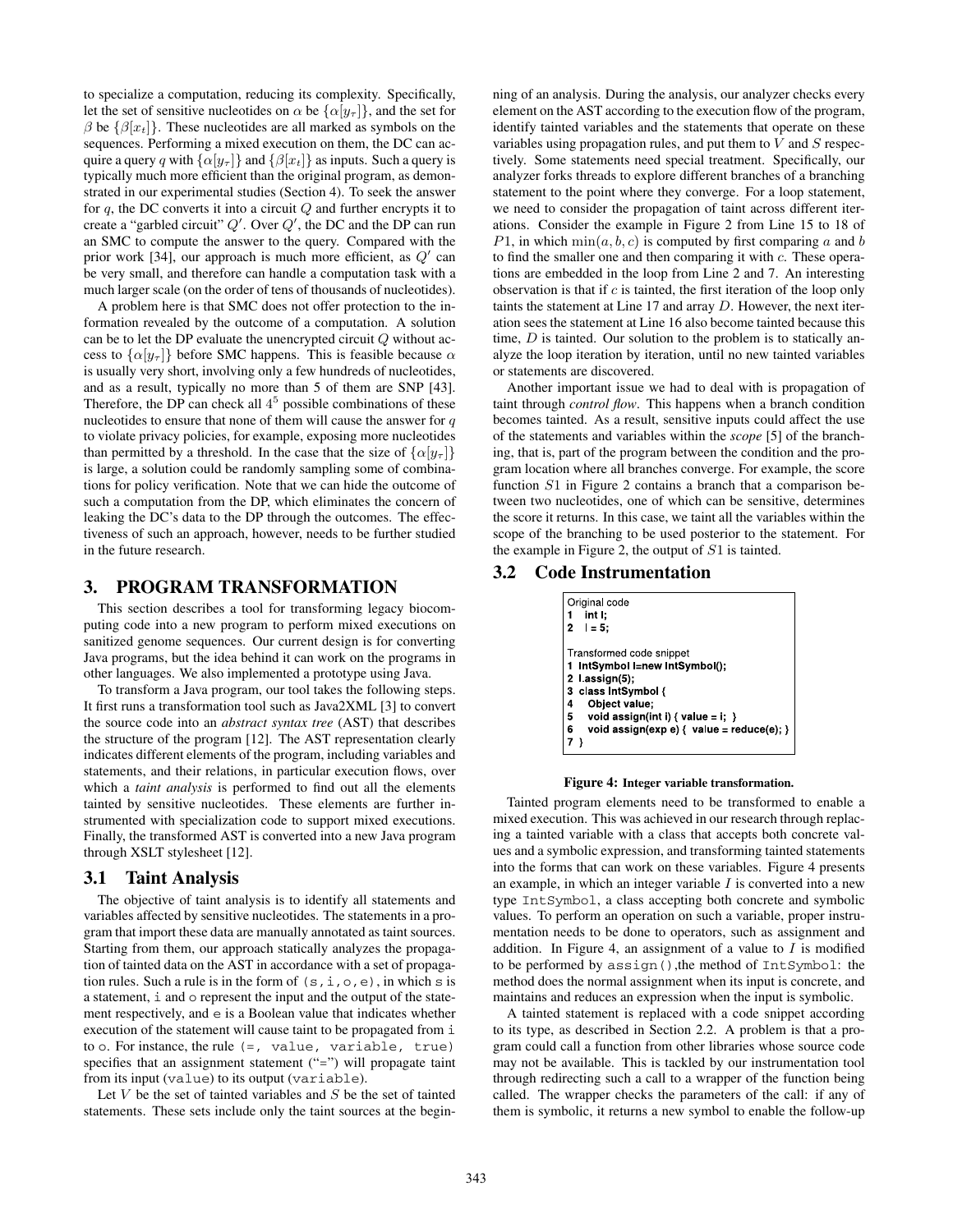operations and residualizes the call; otherwise, it passes the parameters to the callee.

## **4. EVALUATION**

This section reports an empirical study of the techniques we propose. The genome sequences used in our study came from the human genome dataset in UCSC Genome Browser [39], the latest Build 36.1 assembled on March 2006. We extracted segments from the dataset and truncated them into sequences of different sizes for our experiments. These sequences were sanitized by replacing their SNP nucleotides, as indicated by the International HapMap Project [27], with symbols.

## **4.1 Program Transformation**

We ran our program-transformation prototype on 7 Java-based DPA implementations, including 3 bioinformatics libraries and 4 synthesized programs, as illustrated in Table 1. Our prototype transformed all synthesized programs and most part of the libraries. The new programs and the queries they generated were evaluated using genome data, and their outcomes were found to be identical with those produced by running the original programs on unprotected sequences. This indicates that the transformation was sound. Following we describe our experiences with the Java libraries.

NeoBio [22] is a Java library including three pair-wise alignment algorithms, Needleman-Wunsch [56], Smith-Waterman [64], and Crochemore-Landau-Ziv-Ukelson [21]. Our tool failed to transform the last one because it intensively uses tainted addresses: it performs computation upon a double-linked list constructed based on the values of individual nucleotides. As a result, our analyzer found that nearly all the statements of the algorithm had to be residualized. This problem comes from the limit support our current design offers for symbolic addresses, which will be addressed in our follow-up research.

Argo genome browser [1] includes 48 class files to support both global and local alignment algorithms. Most of the classes, however, are different designs of score functions, which can be residualized without incurring noticeable performance overheads to a query program. The library was successfully converted by our prototype and evaluated in our experiments. The same success also happened to JAligner [2], a Java implementation of the Smith-Waterman algorithm with Gotoh's improvement. An interesting property of this algorithm is that it maintains a  $(n+1) \times (m+1)$  matrix to record the neighbor of each cell that contributes to its value. This simplifies the "backtracking" process for identifying the optimal path. During the program's runtime, our specialization code assigned symbols to cells after unknown nucleotides were encountered. The concrete values of these cells were calculated from the DP's answer to the query exported by the program, which included the intersections between the optimal path and unknown columns, and the symbolic expressions contributing to the values of these intersections.

## **4.2 Performance**

We ran the transformed programs on real genome sequences to study their performance. Our experiments were conducted on two laptops, each with a 1.8G Intel Core 2 Duo CPU and 2 GB memory. One of these laptops was used as the DP, and the other as DC. They communicated with each other through a local network. In the experiments, we measured the computation time and memory use for both mixed executions on sanitized data that happened on the DC side, and executions of the queries generated thereby on the DP side. Such information was compared with the computational and spatial overheads for directly running the original programs on unprotected data, which served as baselines. We also recorded the communicational overheads incurred by the interactions between the DP and the DC.

Table 2 illustrates the experimental results, in which the problem sizes are described as  $(n, m)$ , where n and m represent the sizes of  $\alpha$  (the DC's sequence) and  $\beta$  (the DP's sequence) respectively. Our experiments include an edit distance (row 1), 2 global alignments (row 2 and 3), 4 local alignments (row 4 to 7), longest common sequence (LCS) identification (row 8) and 1 multiple alignment. The multiple alignment algorithm computes over three sequences. The last one belongs to the DP and contains one SNP. The problem sizes we chose ranged from hundreds of nucleotides to a million of nucleotides. The number of sensitive nucleotides on  $\beta$  varied according to the problem sizes, from a single one to 1056. In the table, the baseline results are labeled as "Native".

The table shows that the mixed execution did take a noticeable toll on the DC's performance. Compared with the baseline, transformed programs were typically one order of magnitude slower and consumed more memory. Such a raise of overheads culminated in the experiment involving the Needleman-Wunsch algorithm from the NeoBio library, which brought in a slow down factor of 64 and used 28 times more memory. However, the DC's cost seems to be compensated by the huge performance gain on the DP side: the query programs generated by the DC were so efficient that they were at least 10000 times faster than the baseline and typically consumed much less memory. Actually, computing the answer for a query never took more than 100 microseconds. Particularly, the transformed Divide-and-Conquer algorithm (row 8) even enabled the DC to accomplish the computation without querying the DP at all. This is because in that experiment, the constant in Equation 2 was found to be below the value ranges of all symbolic expressions, and as a result, a concrete outcome ensued. Note this would not be possible without specialization. Moreover, the communication overheads were also found to be very low. This is in a stark contrast with the conservative estimate made in our theoretic analysis (Section 2.3), which predicts much higher overheads.

## **4.3 Information Leaks**

We also evaluated the information leaks that can be caused by releasing the outcomes of query programs, using a query auditor built upon a constraint solver [25]. The outcomes are shown in Table 3. This study was conducted under three scenarios: an answer includes only a value (e.g., an edit distance), a path for optimal alignment or both. From the table, we can see that the amount of information disclosed by answers is pretty low: ranging from 0% to 1.8%. The performance of constraint solving was also reasonable: from 0.001 to 0.3 seconds.

## **4.4 Secure Multi-party Computation**

We studied how our specialization techniques could facilitate secure multi-party computation when the DC's sequence  $\alpha$  also contains sensitive nucleotides. In our experiment, we ran the transformed edit-distance program on the sanitized sequences  $\alpha$  and  $\beta$ , whose SNP nucleotides were replaced by symbols. This produced a query program, which was converted into a "garbled circuit" using a tool we developed. After that, the DP and the DC ran an SMC protocol [34] to evaluate the circuit. In the experiment, we measured the accumulated computation time and memory use on the DC side, including those for program specialization and running the SMC protocol, as well as the overheads on the DP side for performing its part of the protocol. These results were compared with the overheads of running an optimized SMC protocol [34] directly on  $\alpha$  and  $\beta$ . The optimized SMC protocol we used is an implementation of Protocol 3 proposed in the prior work [34]. The protocol is recommended for computing large-size problems, as it strikes a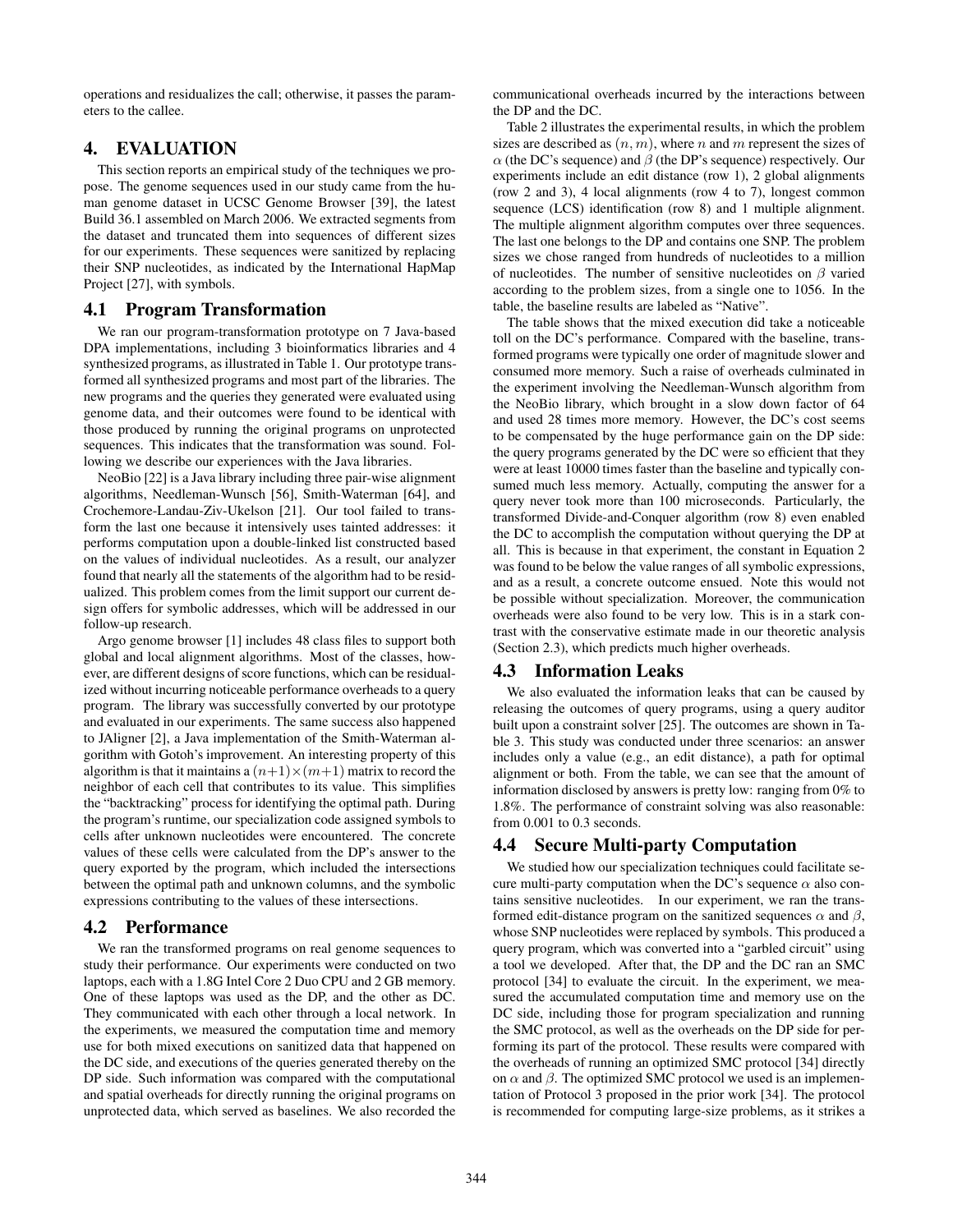**Table 1: Transformed programs.**

| <b>Program Name</b>  | Source      | # of Class Files | <b>Included Algorithms</b>                                      |
|----------------------|-------------|------------------|-----------------------------------------------------------------|
| NeoBio               | library     | 22               | Needleman-Wunsch, Smith-Waterman, Crochemore-Landau-Ziv-Ukelson |
| Argo genome browser  | library     | 48               | Global Alignment, Local Alignment                               |
| JAligner             | library     | 16               | Smith-Waterman algorithm with Gotoh's improvement               |
| <b>Edit Distance</b> | synthesized |                  | <b>Edit Distance</b>                                            |
| <b>Blast</b>         | synthesized |                  | <b>Blast</b>                                                    |
| Divide-and-Conquer   | synthesized |                  | Divide-and-Conquer                                              |
| Multiple Alignment   | synthesized |                  | Multiple Alignment                                              |

|  | Table 2: Performance. |
|--|-----------------------|
|  |                       |

| Algorithm             | <b>Problem Size</b>         | <b>SNP</b> | <b>Native</b> |         | DC       |         | DP          |          | <b>Bandwidth</b> |
|-----------------------|-----------------------------|------------|---------------|---------|----------|---------|-------------|----------|------------------|
|                       |                             |            | Time(s)       | Mem(MB) | Time     | Mem     | <b>Time</b> | Mem      | (KB)             |
| <b>Edit Distance</b>  | $400\times400$              | 2          | 0.523         | 3.665   | 28.526   | 46.915  | 0.000033    | 1.536    | 1.841            |
| NeoBio Needleman      | $400\times400$              | 2          | 0.665         | 2.052   | 42.465   | 56.897  | 0.000078    | 2.740    | 2.760            |
| Argo Global Alignment | $400\times400$              | 2          | 0.801         | 3.432   | 46.151   | 44.736  | 0.000054    | 2.740    | 2.535            |
| NeoBio Waterman       | $200 \times 100000$         | 55         | 95.664        | 87.830  | 1009.029 | 626.167 | 0.000014    | 2.740    | 1.968            |
| <b>Blast</b>          | $200 \times 100000$         | 55         | 2.416         | 18.624  | 64.286   | 49.893  | 0.000019    | 2.740    | 2.017            |
| Argo Local Alignment  | $200 \times 100000$         | 55         | 109.132       | 133.521 | 1512.368 | 661.880 | 0.000017    | 2.740    | 1.996            |
| JAligner Waterman     | $200 \times 100000$         | 55         | 27.056        | 124.215 | 1637.066 | 604.712 | 0.000016    | 2.740    | 1.968            |
| Divide-and-Conquer    | $200 \times 1000000$        | 1056       | 646.909       | 34.738  | 6857.100 | 168.808 | $\Omega$    | $\Omega$ | $\Omega$         |
| Multiple Alignment    | $100 \times 100 \times 100$ |            | 6.545         | 6.606   | 394.865  | 113.188 | 0.000021    | 2.052    | 2.038            |

balance between computation time and memory use [34]. We also recorded the bandwidth consumptions for both our approach and the prior approach. The results are presented in Table 4.

As illustrated by Table 4, the optimized SMC protocol took more than an hour and 2.56GB bandwidth to deal with a  $200 \times 1000$ problem. This is actually not necessary, as real genome sequences of such sizes typically contain very few sensitive nucleotides. In contrast, our approach first specialized the computation to a much smaller problem and then performed SMC on it. Though the SMC protocol we used was not optimal, we achieved a significantly better performance: a little more than 106 seconds in computation time and merely 5.2 KB in bandwidth usage. When the problem size grew to  $300 \times 10000$ , direct application of SMC to the whole sequences could not finish the computation in 3 hours, while our approach accomplished the task within 411 seconds with 13.9KB bandwidth consumption. This result demonstrates that our approach can offer more practical privacy protection for genome computing.

#### **5. DISCUSSION**

Beside the threshold policy, our framework is open to other privacy policies [46, 44, 33] for regulating information leaks from outcomes of a computation. We feel that there is reason to expect these policies and their enforcement, which have been extensively studied in database security, to be successfully combined into our approach, as the interactions between the DP and the DC does not have any substantial difference from those between clients and a database. However, it remains to be seen how effectively and efficiently these techniques work under our framework, which is left as future research.

Though DPAs are among the most important building blocks for computational genomics, there are many other algorithms that need to be further studied. For decades, program specialization has been proven to be valuable to the research on a wide variety of areas, including compiler generation [36], computer graphics [49] and others. We expect the same success in applying the techniques to genomic computations. On the other hand, it is also important to understand the limitations of specialization techniques. For example, some data structures such as suffix trees [48] can be hard to specialize because to correctly build these structures, the DC may have to know the exact values of every genome strings, including those carrying sensitive information.

Our program-transformation tool is designed for Java. Actually, C is more pervasive in genomic computation, due to its high performance. Given its complicated structure, in particular, extensive use of pointers, C programs can be more difficult to transform. Prior research [8] studies specialization of part of C, which we can take advantage of. Such work, however, is more about partial evaluation at compiling time than offline transformation for run-time specialization of existing code, which is our focus.

### **6. RELATED WORK**

Privacy preserving computations over genome data have been studied recently. Most prior approaches are based on cryptographic protocols [10, 34, 15]. A prominent example is the recent work that optimizes SMC techniques for computing DPA-based bioinformatics algorithms [34]. This approach significantly improves the efficiency of SMC and is demonstrated to be very effective on small-scale computing tasks, such as global alignment involving hundreds of nucleotides. However, it is unable to deal with a largescale computation, as demonstrated in Section 4. Another approach is distributed Smith-Waterman algorithm [65] that decomposes a computation problem into small sub-problems and allocates them to multiple problem solvers. This technique, however, leaks more information than what is revealed by the outcome of a computation, and offers little privacy guarantee. In contrast, our approach takes advantage of the fact that a genome sequence is actually a mixture of public and sensitive data, and only a very small portion of it needs protection. As a result, we can simplify a computation to the extent that millions of nucleotides can be easily handled and information leaks can be effectively assessed.

Information flow security was proposed decades ago [23, 13] and its application to programming languages like Java has also been studied for many years. A prominent example is Jif [52, 53], a security-typed programming language that supports information-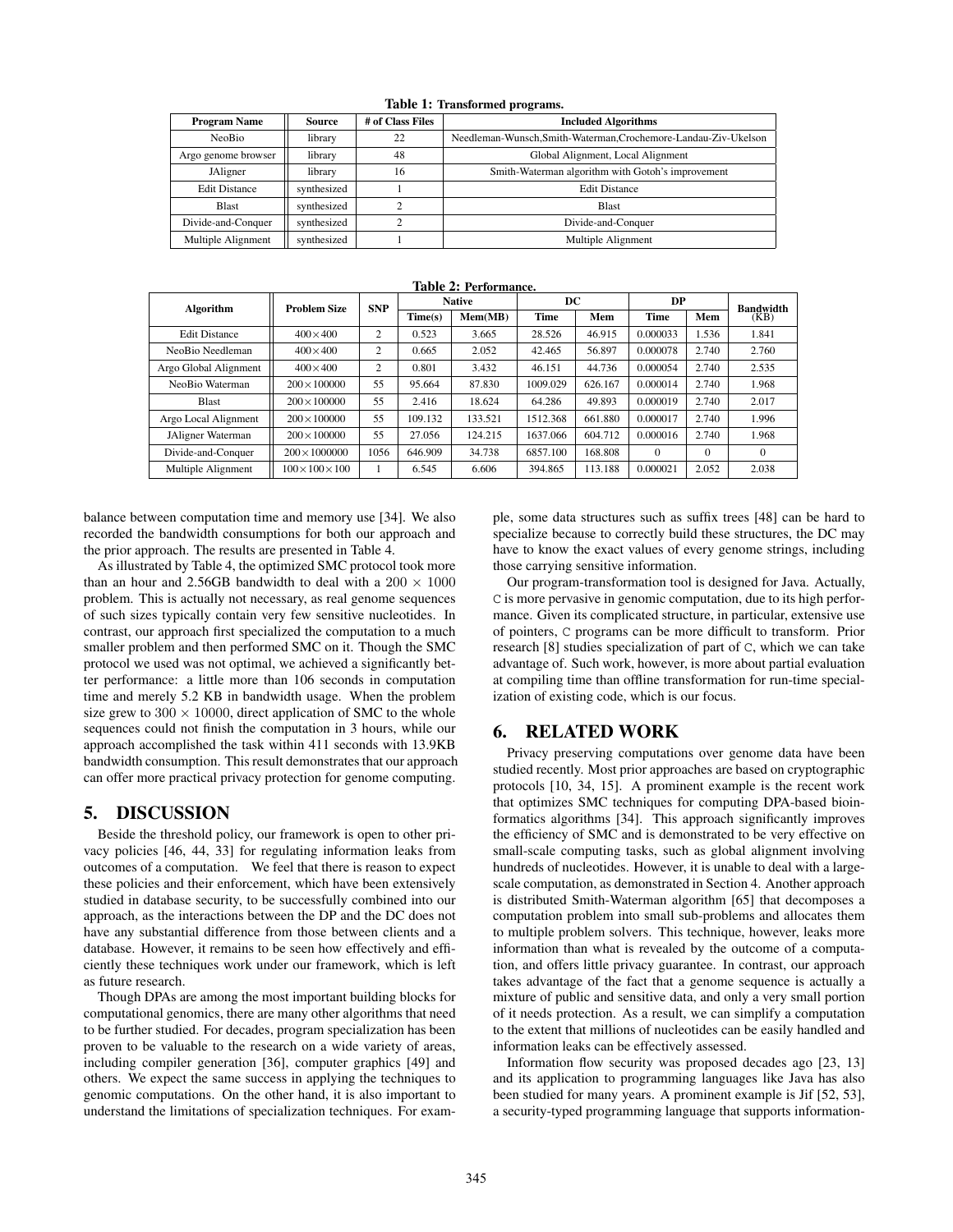| Algorithm             | <b>Problem Size</b>  | <b>SNP</b>     | Value          |          | Path           |          | Value and Path |          |
|-----------------------|----------------------|----------------|----------------|----------|----------------|----------|----------------|----------|
|                       |                      |                | Leakage $(\%)$ | Time(s)  | Leakage $(\%)$ | Time(s)  | Leakage $(\%)$ | Time(s)  |
| <b>Edit Distance</b>  | $400 \times 400$     | $\overline{c}$ |                | 0.053    |                | 0.063    | $\Omega$       | 0.070    |
| NeoBio Needleman      | $400 \times 400$     | $\overline{c}$ | $\Omega$       | 0.274    | $\theta$       | 0.209    | $\Omega$       | 0.304    |
| Argo Global Alignment | $400 \times 400$     | $\overline{c}$ | $\Omega$       | 0.249    | $\theta$       | 0.196    | $\Omega$       | 0.291    |
| NeoBio Waterman       | $200 \times 100000$  | 55             | 1.8            | 0.010    | 1.8            | 0.010    | 1.8            | 0.005    |
| <b>Blast</b>          | $200 \times 100000$  | 55             | 1.8            | 0.007    | 1.8            | 0.003    | 1.8            | 0.011    |
| Argo Local Alignment  | $200 \times 100000$  | 55             | 1.8            | 0.003    | 1.8            | 0.005    | 1.8            | 0.001    |
| JAligner Waterman     | $200 \times 100000$  | 55             | 1.8            | 0.008    | 1.8            | 0.008    | 1.8            | 0.004    |
| Divide-and-Conquer    | $200 \times 1000000$ | 1056           | $\Omega$       | $\Omega$ | $\theta$       | $\Omega$ | $\Omega$       | $\Omega$ |

**Table 3: Information Leakage.**

**Table 4: Facilitation of secure multi-party computation.**

|                     |                         | <b>SNP</b>       |        | <b>Optimized SMC [34]</b> |        |                   |                  | <b>Our Approach</b> |         |        |      |     |      |     |
|---------------------|-------------------------|------------------|--------|---------------------------|--------|-------------------|------------------|---------------------|---------|--------|------|-----|------|-----|
| <b>Problem Size</b> | DC<br>DP<br>Time<br>Mem | <b>Bandwidth</b> | DP     |                           | DC     |                   | <b>Bandwidth</b> |                     |         |        |      |     |      |     |
|                     |                         |                  |        |                           |        |                   |                  |                     |         |        | Time | Mem | Time | Mem |
| $200 \times 1000$   |                         |                  | 1h5min | 5.95MB                    | 2.56GB | 392.5ms           | 5.12MB           | 106.2s              | 62.3MB  | 5.2KB  |      |     |      |     |
| $300 \times 10000$  | 4                       |                  | >3h    | n/a                       | n/a    | 537 <sub>ms</sub> | 5.12MB           | 410.5s              | 223.2MB | 13.9KB |      |     |      |     |

flow (IF) control within Java. Jif is designed for enforcing different IF policies in a program, which is more than we need. Therefore, we did not build our prototype over it, and instead, implemented our own lightweight tool for taint analysis. Based on Jif, Swift [18] uses IF analysis to separate an application according to security policies. This is insufficient for our purpose, because for the biocomputing algorithms like DPA, the part of the computation on the sensitive data can be intertwined with that on the public data. For example, a static IF analysis on a DPA could taint all the statements once the program receives a single sensitive nucleotide. As a result, the whole program has to be placed on the DP side, which is exactly what we intend to avoid.

Program specialization and partial evaluation have been studied for decades [35, 19, 20, 62, 60, 28], and are extensively used in compiler generation, real-time systems and many other areas [36, 57, 19, 20, 37, 41, 49, 11]. To our knowledge, our approach is the first attempt to apply program specialization to privacy-preserving genomic computations. For this purpose, we propose new specialization techniques tuned to the properties of genome data, including the rules for reducing Boolean expressions with value ranges and determining when to unfold a symbol. We prove the effectiveness of these techniques on a category of DPAs that are common in genome computing. Moreover, different from existing partial evaluators [35] that work at the compiling stage, our approach specializes an algorithm at runtime. This aligns our approach with the techniques for dynamic code generation [59]. However, unlike these techniques, we do not rely on a language to define the way to generate new programs, and instead, use program analysis to retrofit legacy programs for specialization operations.

## **7. CONCLUSION**

This paper presents an innovation that makes an important step toward practical privacy-preserving genomic computations. Our approach is based upon the fact that only a very small portion of human genome contains sensitive information. Therefore, a data provider can announce sanitized genome sequences to enable computations on pubic data, and answers the queries about sensitive data when its privacy policy permits. These queries are generated in our research through program specialization. We theoretically analyzed the effectiveness of our approach on a set of DPAs common in computational genomics, and experimentally demonstrated its capability to handle the computation tasks with practical scales. We developed a program transformation tool to automatically convert existing bioinformatics programs to the forms capable of performing privacy-preserving operations. We also studied how our techniques can facilitate SMC on genome computing problems.

## **8. ACKNOWLEDGEMENTS**

We thank Louis Kruger, Somesh Jha, and Vitaly Shmatikov for sharing with us the code for optimized SMC [34]. This work was supported in part by the National Science Foundation the Cyber Trust program under Grant No. CNS-0716292.

## **9. REFERENCES**

- [1] Argo genome browser.
- http://www.genome.wi.mit.edu/annotation/argo/.
- [2] Jaligner: java implementation of the smith-waterman algorithm for biological sequence alignement. http://jaligner.sourceforge.net/.
- [3] Java2xml : A java to xml converter. https://java2xml.dev.java.net/.
- [4] Genetic variation program. http://www.genome.gov/10001551, 2008.
- [5] F. E. Allen. Control flow analysis. In *Proceedings of a symposium on Compiler optimization*, pages 1–19, 1970.
- [6] S. F. Altschul, W. Gish, W. Miller, E. W. Myers, and D. J. Lipman. Basic local alignment search tool. *J Mol Biol*, 215(3):403–410, 1990.
- [7] S. F. Altschul, T. L. Madden, A. A. Schaffer, J. Zhang, Z. Zhang, W. Miller, and D. J. Lipman. Gapped blast and psi-blast: a new generation of protein database search programs. *Nucleic Acids Res*, 25(17):3389–3402, Sep 1997.
- [8] L. O. Andersen. Program analysis and specialization for the c programming language. Phd thesis, Department of Computer Science, University of Copenhagen, May 1994.
- [9] S. Artzi, A. Kiezun, and N. Shomron. miRNAminer: a tool for homologous microRNA gene search. *BMC Bioinformatics*, 9:39, 2008.
- [10] M. J. Atallah, F. Kerschbaum, and W. Du. Secure and private sequence comparisons. In *WPES '03: Proceedings of the 2003 ACM workshop on Privacy in the electronic society*, pages 39–44, New York, NY, USA, 2003. ACM.
- [11] W.-Y. Au, D. Weise, and S. Seligman. Generating compiled simulations using partial evaluation. In *DAC '93: Proceedings of the 28th Design Automation Conference*, pages 205–210, New York, NY, USA, 1991. IEEE.
- [12] G. J. Badros. Javaml: a markup language for java source code. In *Proceedings of the 9th international World Wide Web conference on Computer networks : the international journal of computer and telecommunications netowrking*, pages 159–177, Amsterdam, The Netherlands, The Netherlands, 2000. North-Holland Publishing Co.
- [13] D. E. Bell and L. J. LaPadula. Secure computer systems: Mathematical foundations. Technical Report ESD-TR-73-278, Hanscom AFB, Bed-ford, Mass., November 1973.